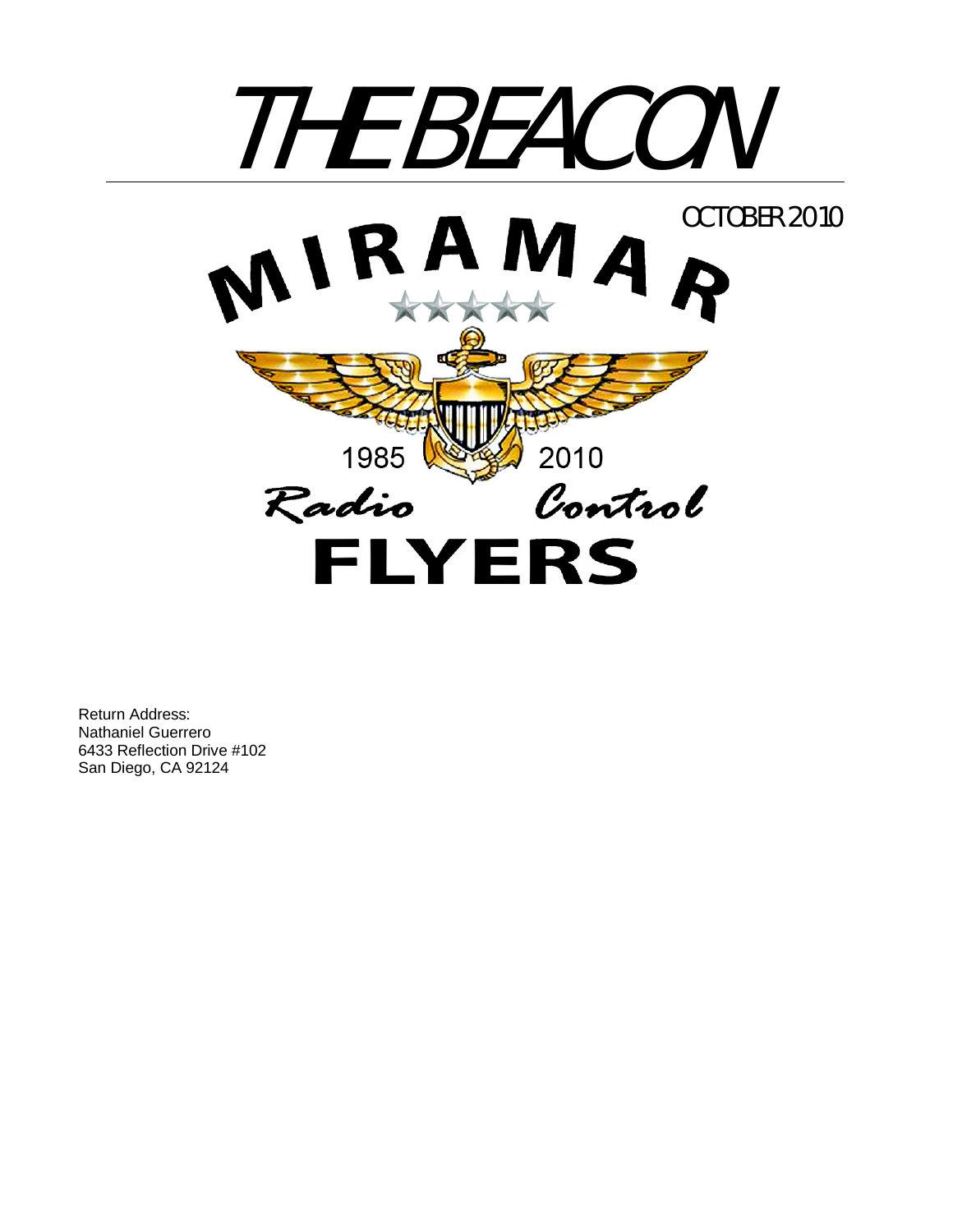# October 2010

The next MRCF Meeting will be on **TUESDAY**, 12 October 2010

Location: American Legion Hall 7815 Armour St.

Corner of Armour and Convoy St.

Board Meeting at 6:30 PM – Gen. Meeting at 7:00 PM

**NEW LOCATION: American Legion Hall at 7815 Armour Street. Hwy 163 TO BALBOA AVENUE, WEST TO CONVOY STREET, LEFT ON CONVOY TO ARMOUR ST., TURN LEFT ONTO ARMOUR AND RIGHT INTO AMERICAN LEGION. ADDITIONAL PARKING IS ACROSS THE STREET AT CARQUEST.** 

# CLUB OFFICERS

President: Jerry Neuberger (619) 258-4477 Secretary: Don Madison (619) 296-1510 Field Marshal: Mark Lukens (858) 945-8525 Safety Coordinators: Derek Post Don Robinson (858) 842-4634 (858) 271-6452

Newsletter Editor: Nathaniel Guerrero (858) 240-2215 Email: nguerrero@san.rr.com

| Vice President:                |                |  |
|--------------------------------|----------------|--|
| <b>Curtis Kitteringham</b>     | (760) 746-5913 |  |
| Treasurer:                     |                |  |
| <b>Ron Stark</b>               | (858) 530-0586 |  |
| Helicopter Chairman:           |                |  |
| Darren Hauptman                | (619) 948-1948 |  |
| Membership Chairman:           |                |  |
| <b>Tom Mulder</b>              | (619) 804-8596 |  |
| membership@miramarrcflyers.com |                |  |
|                                |                |  |

Club Webmaster: Darren Hauptman Darren@miramarrcflyers.com www.miramarrcflyers.com

# **CLUB FLIGHT INSTRUCTORS**

Any club member who wishes to have some assistance should call one of our designated instructors. There is no duty instructor at the field, so you must prearrange a time with someone on this list.

| Name                   | Number         |
|------------------------|----------------|
| <b>Richard Barndt</b>  | (858) 213-5740 |
| Frank Gagliardi        | (858) 271-4430 |
| Curtis Kitteringham    | (760) 746-5913 |
| <b>Barry Mattingly</b> | (760) 753-1318 |
| Jerry Neuberger        | (619) 258-4477 |
| Paul Stenberg          | (760) 743-5458 |
| Tom Mulder             | (619) 804-8596 |
| <b>Ron Stark</b>       | (858) 530-0586 |
| Roy Rapheal            | (858) 538-5485 |
| Darren Hauptman        | (619) 948-1948 |

Thanks to the members that helped out at the Miramar Air Show! Your help was greatly appreciated!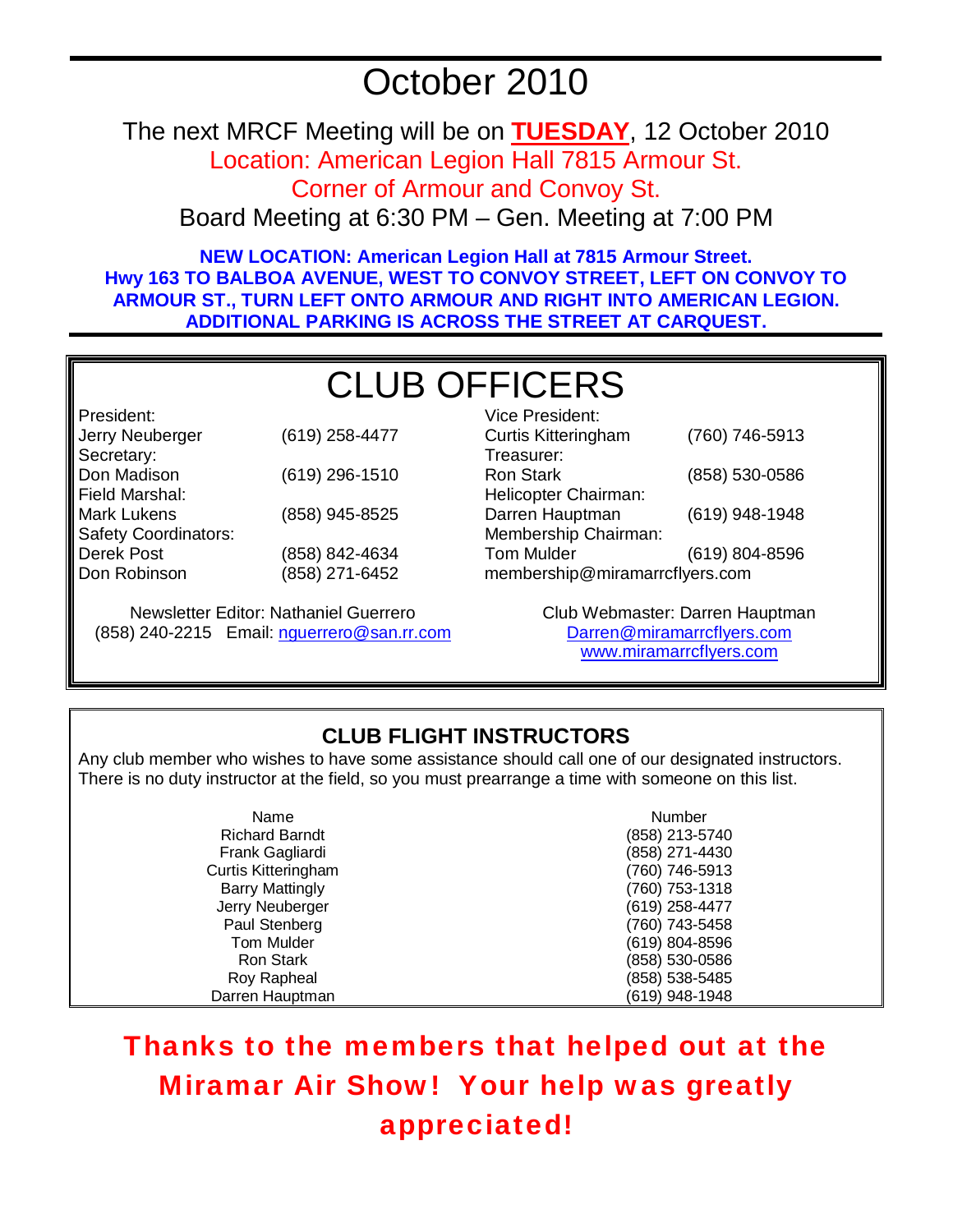# **From the Left Seat:**

Included with this month's newsletter is the changes recommended for the clubs bylaws. Please review and come to the meeting prepared to vote on the bylaws changes. At the Oct meeting we will be reviewing the clubs Safety addendum and recommended changes will be voted on at the Nov meeting.

Ron Stark has provided excellent service to you as the clubs Treasurer for a lot of years. Ron has said that this will be his last year as Treasurer and although he has some big shoes to fill (pun intended, Ron), he is most deserving of a break, but that means the club needs a new Treasurer for next year. I would like to take nominations for Treasurer at the Oct meeting so that the nominee(s) can start getting with Ron to learn the clubs accounting system so we will have a smooth transition in Jan. If you're interested, or know of anyone who might be interested, we'll accept nominations at the meeting.

The IMAC guys have officially asked if MRCF would support a final contest this year the weekend before Thanksgiving, Nov 20 & 21. They've put the dates on the IMAC website and already have 20 people signed up, and since the Tucson Shootout was cancelled this year and this would be the final IMAC contest of the year, they're expecting a large turnout. I told Tim that I would put it to a vote at the next meeting to see if the club wanted to support.

See you at the field

Jerry

# **From the Right Seat:**

The Miramar Air Show is behind us now and as I write this its raining, can you believe the luck (may need to buy Lotto tickets). I would like to Thank Darren for stepping up to run this, with the help of a number of club members it went well. On Saturday we started talking about how we can do more at the show and for the base. In the last 3 years (mostly the last 2 years) we as a club have made a name on the base. We are no longer that group at the NE end, we are the group that will do what we can for the base. That is a good thing in my eyes, on top of doing a good job at the Air Show we may have picked up 5 new military members which is always the goal of the club. We are now on the down hill side of the year as event's go for the club. The next one is the Club Day, hope to see as many members and their families as possible. Again I would like to Thank all that took the time to help at the Air Show.

Thank You for all of your Help

**Curtis** 

# **Safety Coordinators:**

Well I'm finally back after traveling the western pacific for 3 months, looking forward to getting to the field and flying. As always, keep safety on your mind and ask yourself, do I have habits that could get myself or someone else hurt.

Fly safe and keep the rubber side down!

Derek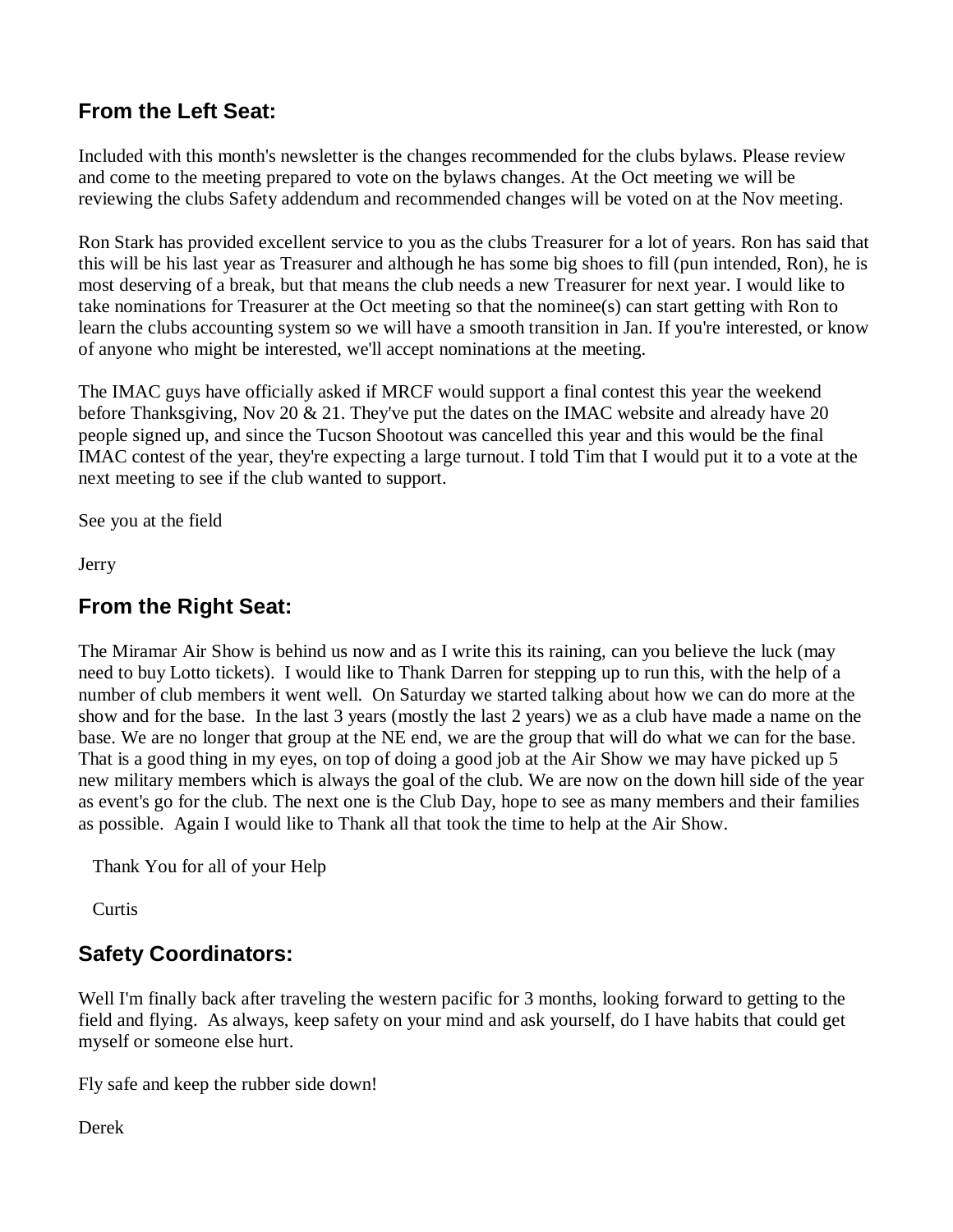# **Field Marshal:**

Everyone, a few important points about the locks controlling our field and equipment. First, anytime you open a lock the first thing you should do is spin the combination dials. We have had several recent incidents where someone, me included, has opened the lock and left it on the latch with the current combination exposed. We have also had several recent situations where the lock at the front gate was closed but not locked! **Be sure to spin the combination and test the lock when you close up!** The field is in relatively good shape but it is getting ready for another round of cleanup and maintenance. Thanks to Nick Palanza for fabricating and installing the table end braces on most of the tables. We have several projects lined up for the rest of the year:

- We are going to replace the flight line table tops in the next month and will need volunteers to help pick up the plywood and then retrofit it to the table tops.
- With the recent moisture we'll soon have weeds everywhere that need to be cleaned up along the runway and pit areas.
- Relocate the parking lot concrete blocks a few feet further back to allow for safe pedestrian traffic when trailers are parked and their gates opened.
- Painting the MRCF letters on the west side of the COM box
- Installation of a field weather station

Some of these are relatively easy and others will take a significant labor and financial effort. Anyone interested in leading one of these projects please contact the field marshal (Mark Lukens)

Mark Lukens Field Marshall

# **Helicopter Chairman:**

No comments for this month.

# **Membership Chairman:**

No comments for this month.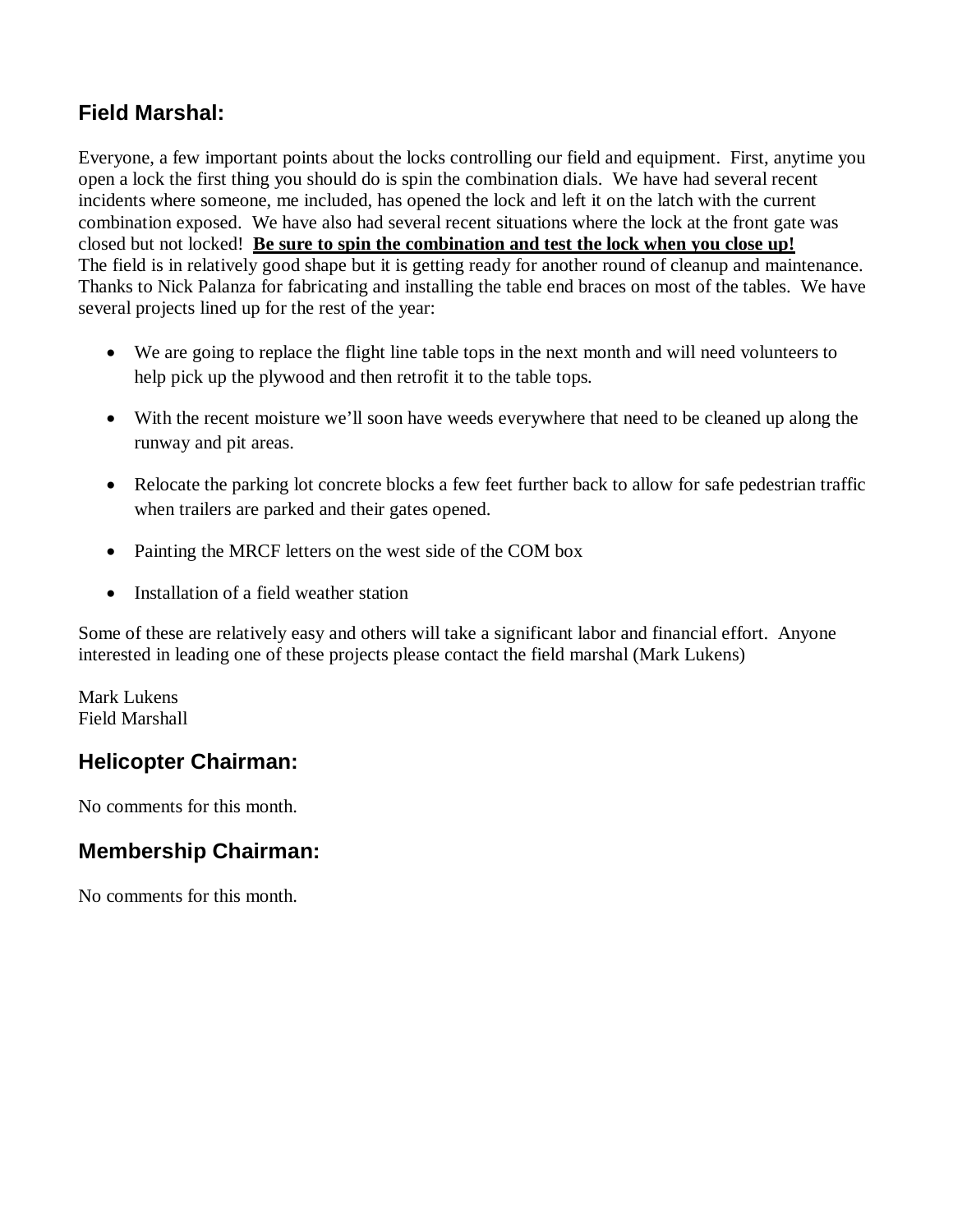## **President called the meeting to order at 1908 hrs.**

The pledge of allegiance was recited by the membership.

The Treasurer's report was presented and accepted by the membership. The membership made a motion to accept the report. Motion was made and seconded. The report was accepted by the membership.

The Secretary's report was presented and accepted by the membership. The membership made a motion to accept the report. Motion was made and seconded. The report was accepted by the membership.

Guest at the meeting – Mike Sieniarecki, Mark Buckner, and Todd Machemer.

Safety – Don Robinson – On vacation.

Field Report – Mark Lukens – No comments during this session.

Membership – Tom Mulder – Reminders for renewal this year. When you fill out the application, please insure you provide you address and current email. Please print them clearly to insure we properly spell your address. Also please insure you whitelist the club editor's email which is shown at the beginning of the newsletter to insure it does not get kicked back. The membership cards will also have safety reminder on the back of the card. Turbine waivers will also be required with the application.

## **OLD BUSINESS**

Starting Table Refurbishing progress. Looking to get marine grade plywood for tabletops, shopping around for prices. Will provide number at future meeting so funds may be voted on for allocation to repair tabletops.. Nick did the replacement and also added a diagonal member to the back of the starting tables to make them more stable.

A discussion was also brought up by Jerry regarding manning the gate and whether or not it's more work to man the gate or open and close it for the guests. During the pattern contest, they ran the gate by escorting people in and out of the field during the event. It was observed that escorting people back and forth actually took more people to do and also created more congestion on the road with people going back and forth. With the future events the club will always need help in manning the gate during these events to insure everyone can have access in and out with the least impact to the help needed. The events that we host are a welcome addition to the modeling community in San Diego and also show the base our ability to be a good tenant and positive force to the community.

The mini stick racing has formatted their rules for racing. The rules can be found at www.pylonracing.com. This racing is using the electric mini stick with an electric brushless motor and power setup. Additional information can be found at the website.

Jim Stranger also sent the club a note about how he is recovering. He's at home now and doing better. He has a long road of recovery ahead of him, but has appreciated all the support from the club.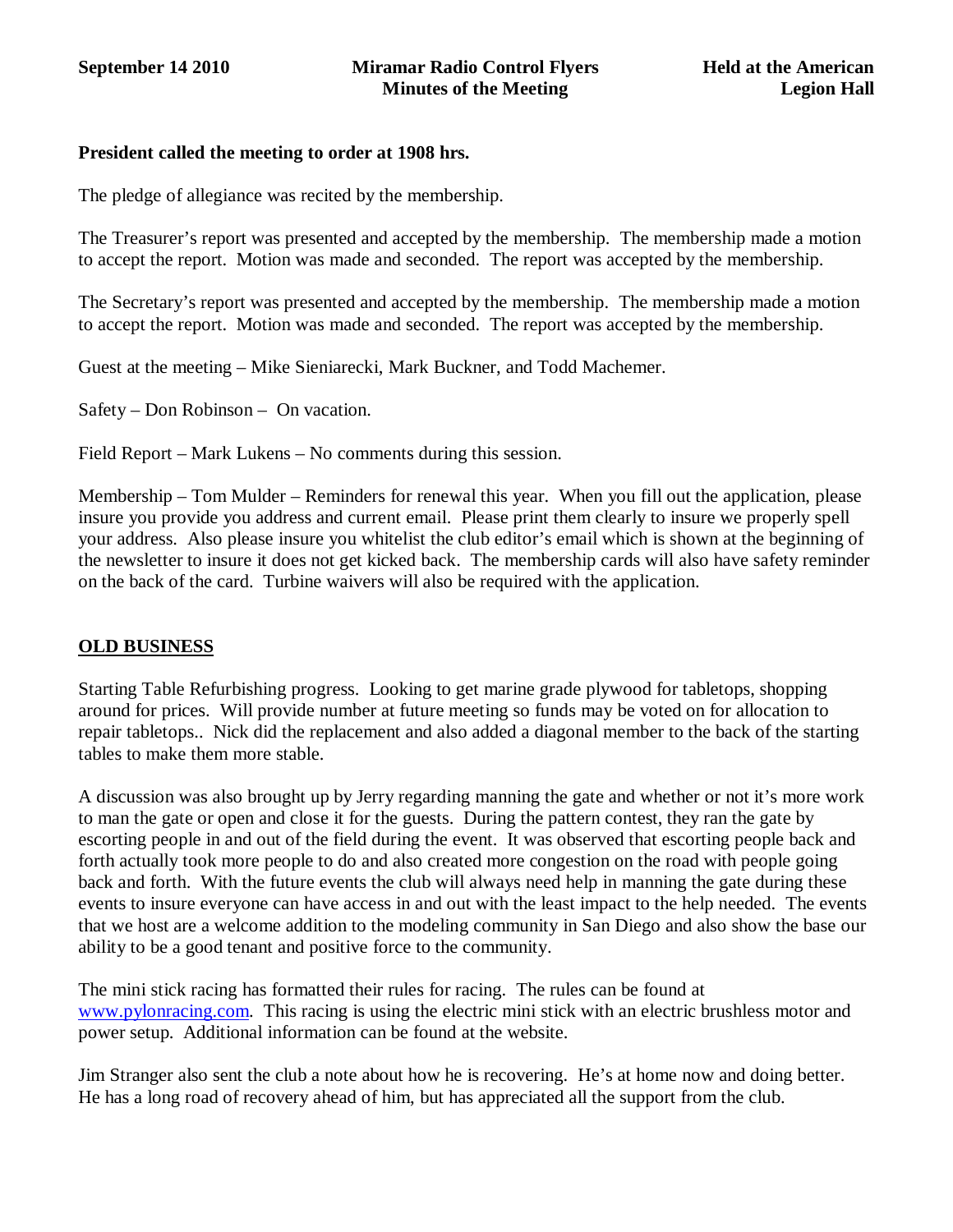## **NEW BUSINESS**

The by-laws are to be published in the outgoing newsletter. The membership is to review and bring their comments to the next meeting for discussion. The October meeting is where the membership will discuss and vote to accept the revisions discussed. The safety addendum will follow in the same manner.

No special provisions will be made for helicopters or turbine aircraft. There have been no significant issues presented to the board that has deemed any provisions that need to be presented. Any issues arising will be addressed on a case-by-case basis by the board when brought up by the membership.

Nominations for the club board members and District 10 Vice President will be discussed at the October meeting. The club is always looking for members to volunteer their services to the club and/or become the new club officers.

New revisions are coming from the AMA. The revisions will be published in a future edition of Model Aviation. Some of the revisions are in regard to turbine waivers.

Frank Gagliardi and Paul Stenberg recently came back from the Prado event. They had a great time and encouraged everyone to attend meets and other competitions outside of MRCF. The information on how other clubs run events and their own fields can be an eye-opening experience and also show new ways to address issues that may come up.

Memorandum of Agreement is still in review with the Base and NAVFAC.

The MCAS Mirmar Air Show. Mike Sieniarecki attended the meeting and encouraged a discussion on what the airshow presents to the aircraft modeling community as a whole. The tent area is being provided at no cost to the club to present displays and talk about the hobby with the airshow attendees. The discussion also asked for help with the static displays and what can be expected. Darren Hauptman is helping in this effort and has coordinated with members for help. By the time you read this, the paperwork to be at the display has already been processed, but also keep in mind that future events will always need volunteers to talk to the public and promote the hobby.

## **SHOW AND TELL**

David Katagiri brought in a P-38 model made by nitro models. It has 5 micro servos and two 400 class electric brushless motors. One of the motors counter-rotates to the other for more stable flights. The markings of the P-38 also were from some research Dave did about a squadron of P-38s that were flying over Europe.

While flying over Italy, these P-38s were intercepted by the Luftwaffe and two of them were shot down and crashed. Dave presented pictures of the wreckages and found some information about who witnessed the crash and what the survivors saw. This information later used in a book that brought Dave's research along with other information found in Italy.

Thanks to Dave for sharing his research on these P-38s and how the internet has helped in the communication of these events to make the stories more complete.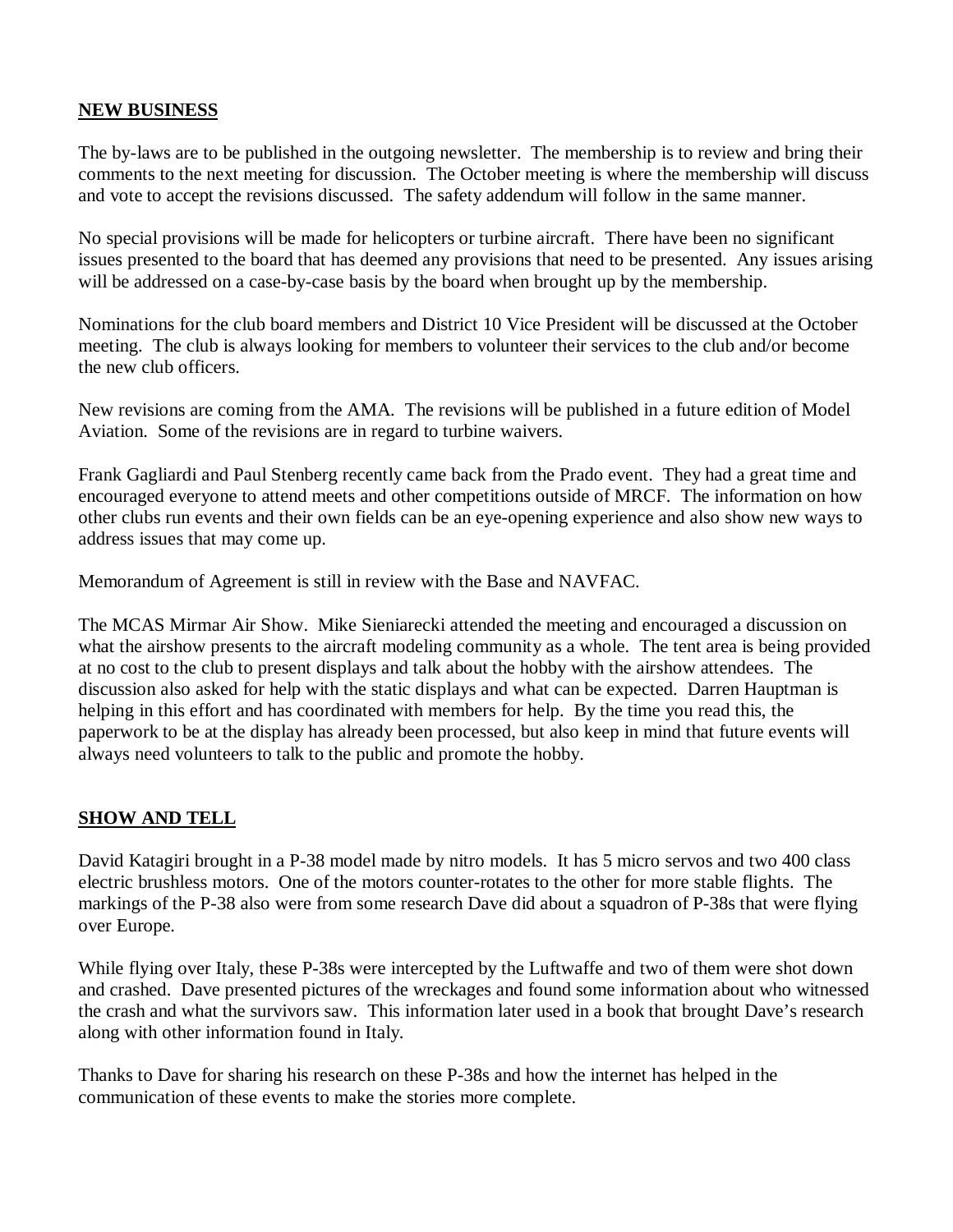## **EVENT SCHEDULE**

TO ALL MEMBERS: Darren has set up a calendar on the website to schedule the events. Please go to www.miramarrcflyers.com and click on the EVENTS tab at the top of the page. If you have any suggestions, please contact Darren at Darren@miramarrcflyers.com.

 October 9th - Club Day November 13th - Veterans Day Flyin December 4th - Toy for Tots flyin December 14th - Christmas Dinner

**Meeting adjourned at 2016 hrs.** 

# **ITEM TO BUY OR SELL**

I'am looking for a kit to buy that Hobby People used to sell. It is the Global F8F Bearcat Profile fuselage. If kit not available, maybe someone has the set of plans for one. Ron Stark

# Everyone, Next Saturday, October  $9<sup>th</sup>$ , is Member Appreciation day and you all know what that means… **Free Breakfast, Free Lunch, and lots of fun flying events.**

We have three "no-crash rule" events in store for the weekend. They are intended to be fun, give every pilot a chance to win, and provide neat prizes!!!

There will be three categories to fly in: Park Flyer (mini planes with  $\langle 24$ " wingspan, less than 6 oz. RTF), Airplane (gas or electric) and Helicopter (nitro or electric). Each category will include three tests; **skill, luck and precision**

All three will be easy tasks that reward relaxed and low risk maneuvers done well, along with a few fun twists. Please plan on entering all three categories if you have models that qualify.

There will be at least one prize in each category.

See you there!!!! Please contact me if you have any questions or would like to help out at the event.

Mark Lukens MRCF Field Marshall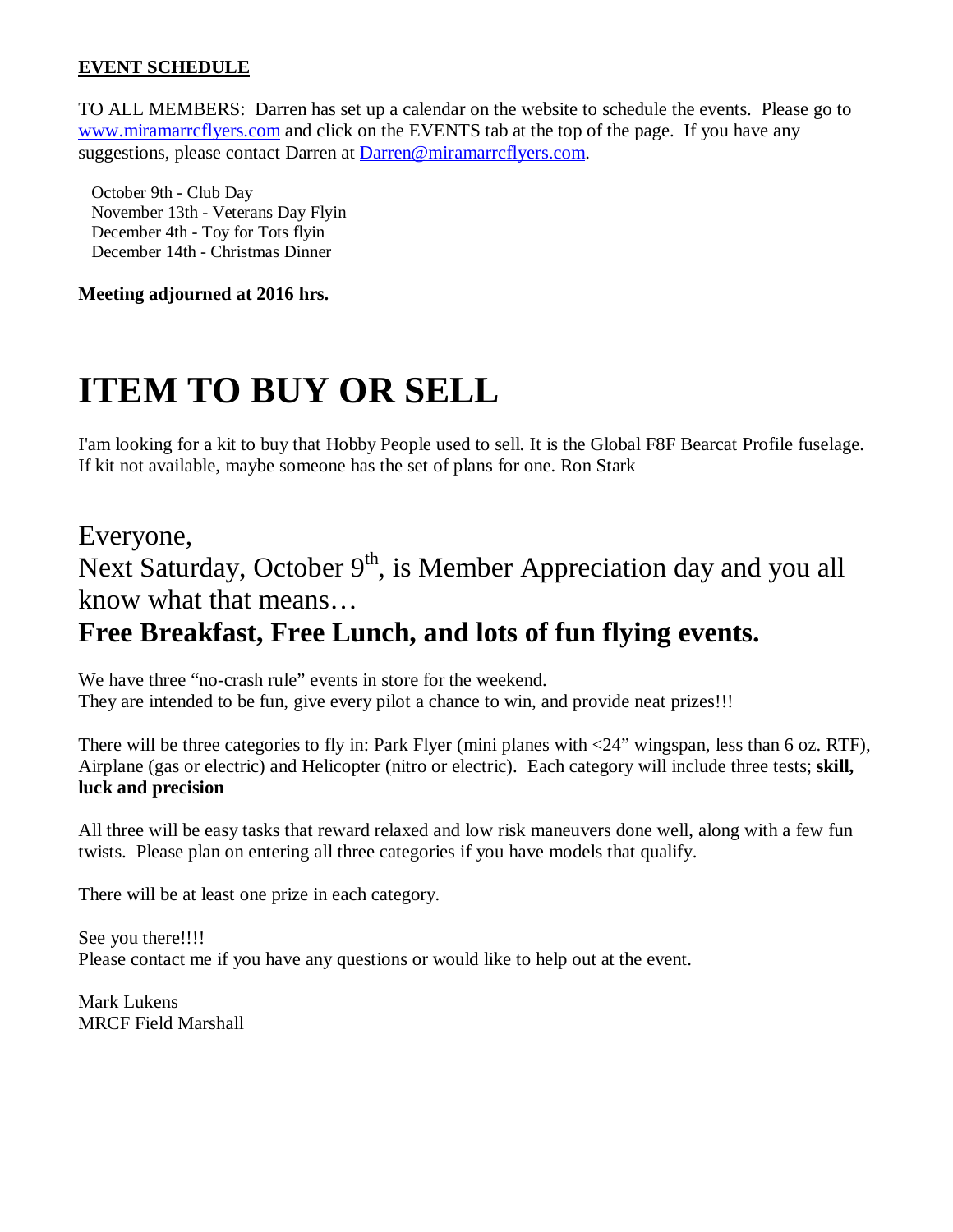Proposed changes to Bylaws of Miramar Radio Control Flyers dated Jan 05

## **Article 2 Membership**

1f) change "Civilian membership will be limited to not more than one third (1/3) of the total membership strength" to Civilian membership will be limited one Civilian member for every 2 members with DOD base access.

Rational: reflects current policy.

## **Article 3 Dues**

4) change "the Treasurer will insure renewal membership cards are mailed out by 15 December." To the Membership Chairman will insure renewal membership cards are mailed out by 15 December.

Rational: reflects current changes to membership handling procedures to reduce Treasurer workload.

## **Article 4 Club Officers and Committees**

1) change "Members of the Board of Directors must be Active Duty or Retired Military members." To President must be Active Duty or Retired Military, all other board positions may be filled by any open club member.

Rational: reflects current policy.

3) change "The Membership Committee shall consist of the Board of Directors and shall rule on all matters concerning membership including, but not limited to applicant acceptance, limits to maximum membership numbers and keeping current the active membership rolls" to The Membership Committee shall consist of the Board of Directors and a Membership Chairman appointed by the Board and shall rule on all matters concerning membership including, but not limited to applicant acceptance, limits to maximum membership numbers and keeping current the active membership rolls.

Rational: reflects current policy.

## **Article 5 Duties of Office**

1) change "The President is responsible for the conduct of all club communications, oral and written, assisted as required by the Secretary or the Treasurer." To The President is responsible for the conduct of all club communications, oral and written, assisted as required by the Secretary, Treasurer or Membership Chairman.

Rational: requires Membership Chairman to keep membership rolls updated and to provide membership data to the President for communications.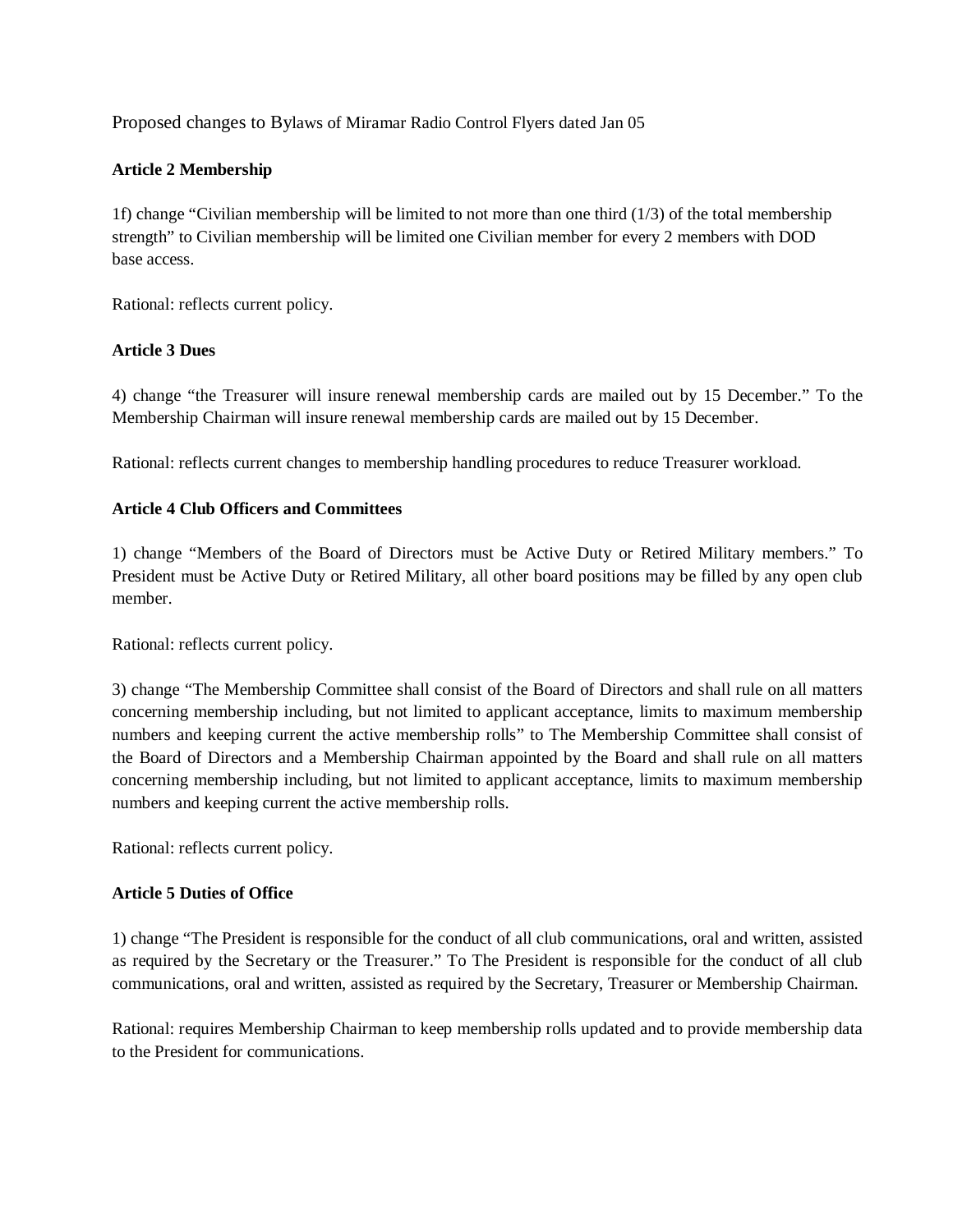3) delete "The Secretary is responsible for maintaining the club computer database of active membership for the current year. Active membership will be based on completed application forms received from the Treasurer. The Secretary will maintain a file of these application forms available for review by the President, or as required. The Secretary is responsible for the generation of the current club roster and newsletter address labels from this database in order that the roster and labels correctly reflect active membership. Address labels will be forwarded to the newsletter editor in time for publication. A copy of the club roster will be posted on the field bulletin board at least weekly when changes to the club membership occur." Add new section 7 to read "The Membership Chairman is responsible for maintaining the club computer database of active membership for the current year. Active membership will be based on completed application forms received from the Treasurer. The Membership Chairman is responsible for the generation of the current club roster from this database in order that the roster correctly reflect active membership. A copy of the club roster will be posted on the field bulletin board and provided to Base Security immediately after annual renewals complete in December and when changes to the club membership occur.

Rational: reflects current policy.

5) change "The Treasurer will forward processed application forms to the Secretary for entry into the MRCF computer database and filing" to The Treasurer will forward processed application forms to the Membership Chairman for entry into the MRCF computer database and filing.

Rational: reflects current policy.

#### **Article 6 Meetings**

1) change "Regular meetings will be held at least every other month on the second Thursday of the month." To Regular meetings will be held at least every other month at a date determined by a majority of members.

Rational: authorizes ability to change meeting days to meet schedule conflicts at meeting venue.

#### **Article 8 Pilot Ratings**

3) change "A turbine pilot is a Level 2 Pilot who has been provided a Turbine Waiver by AMA and has been briefed and qualified for turbine operations by the club designated Turbine Aircraft Coordinator. (TAC)" to A turbine pilot is a Level 2 Pilot who has been provided a Turbine Waiver by AMA and has provided a copy of his current AMA Turbine Waiver to the Membership Chairman with his membership application. 3) delete "The TAC is a Level 2 Turbine Pilot appointed by a majority vote of the Board of Directors to coordinate club turbine activities and promulgate guidance and rules essential for the safe operation of turbine aircraft by club members and their guests in accordance with MCAS Miramar regulations and the club Operations and Safety Addendum."

Rational: Reflects current operational procedures.

5) delete entire section titled "Chief Instructor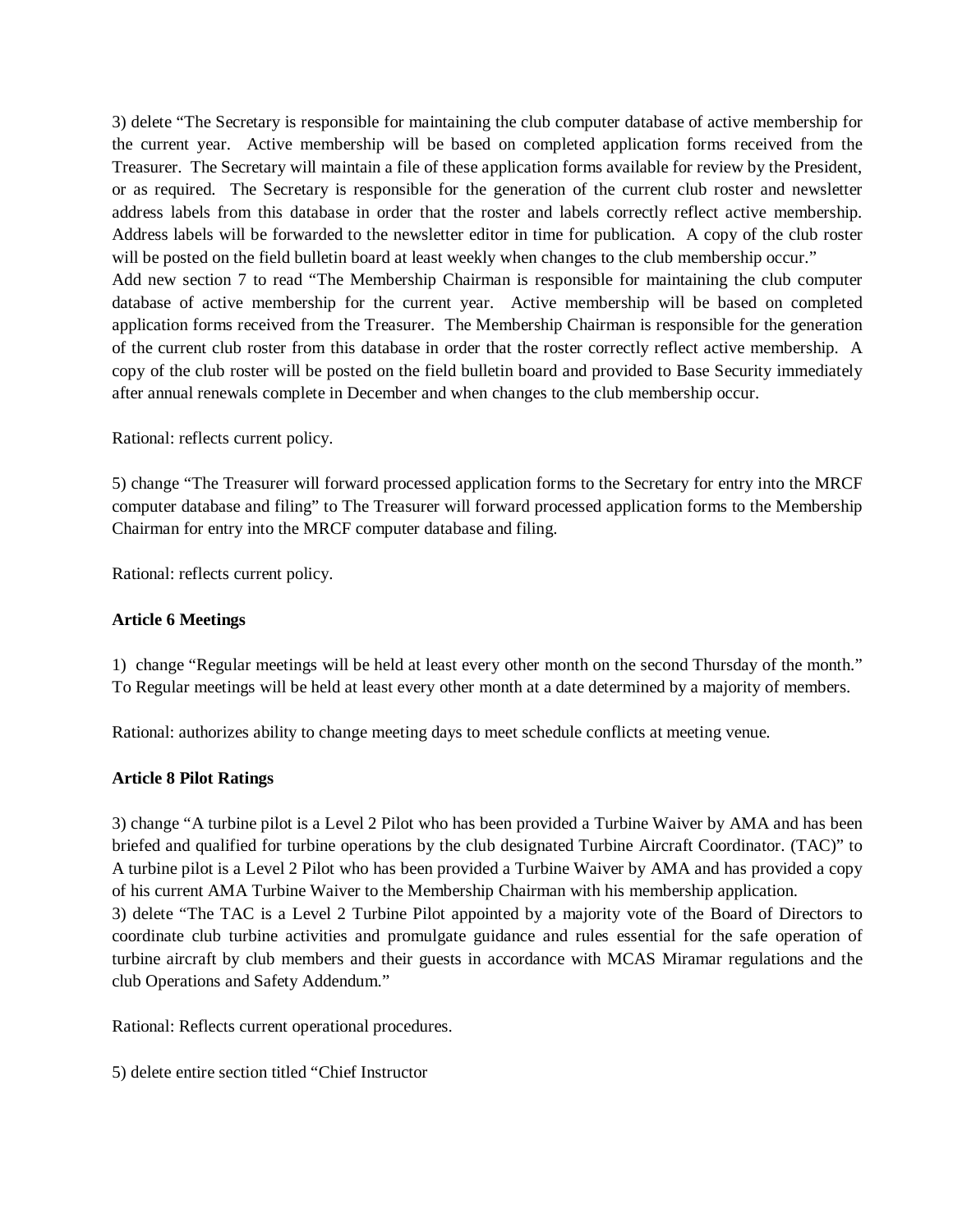Rational: Reflects current operational procedures.

#### **Article 9 Procedure for Discipline and Expulsion of Members**

1) change "the MRCF Operations and Safety Addendum" to MRCF Bylaws and Safety Addendum (addendum 1).

2) change "the MRCF Operations and Safety Addendum" to MRCF Bylaws and Safety Addendum (addemdum 1).

Rational: reflects current naming convention for MRCF documents

## **Article 10 Finances**

4) delete "including honorary members"

Rational: reflects current membership of civilian members and dissolution of honorary membership status.

#### **Article 11 Inclusion of Standing Rules**

2) change "Bylaws and operations and safety rules" to Bylaws and Safety Addendum (addendum 1). 3) change change "Bylaws and operations and safety rules" to Bylaws and Safety Addendum (addendum 1). Rational : reflects current naming convention for MRCF documents.